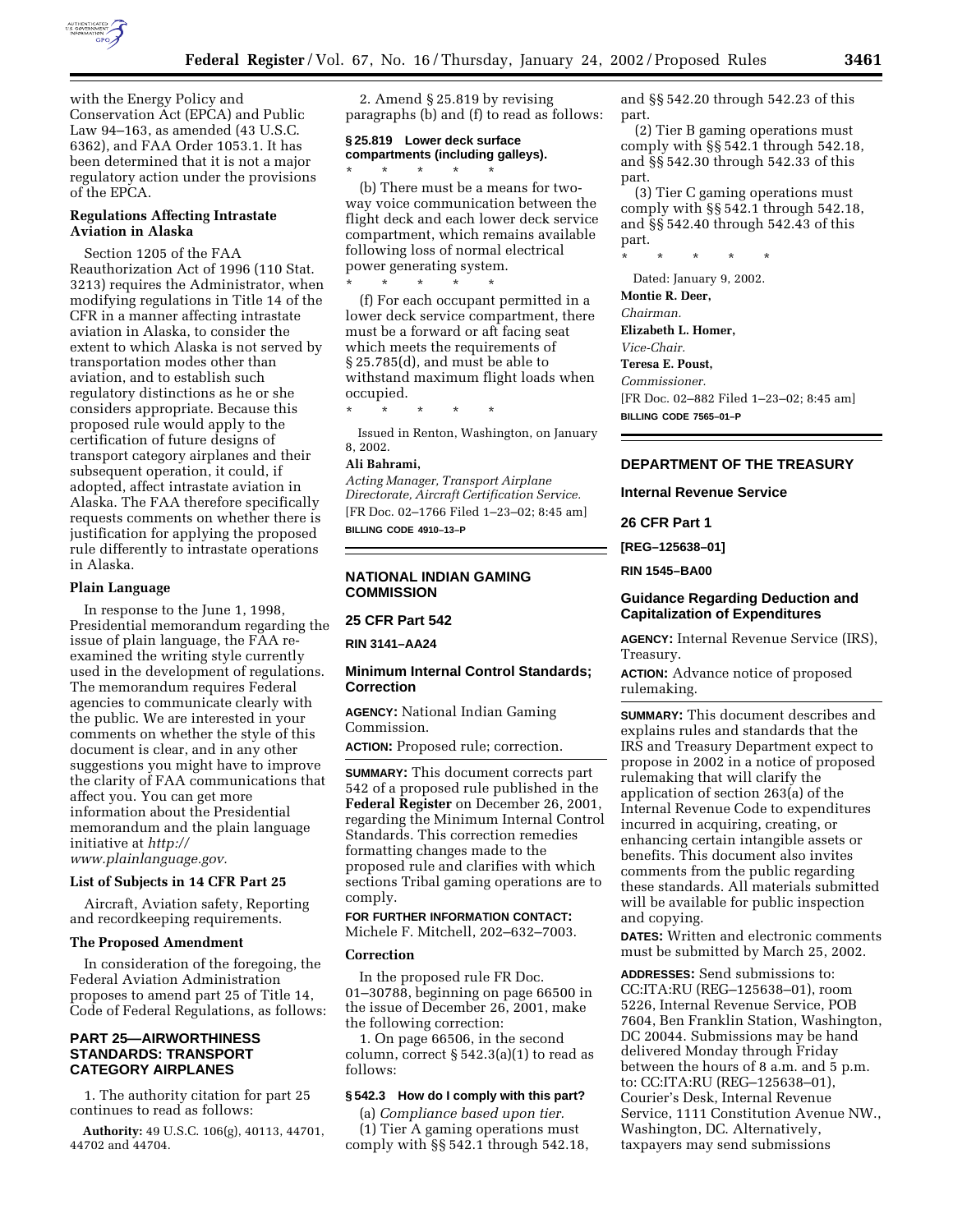electronically via the Internet by selecting the ''Tax Regs'' option on the IRS Home Page, or directly to the IRS Internet site at *http:// www.irs.ustreas.gov/tax*l*regs/ regslist.html.*

# **FOR FURTHER INFORMATION CONTACT:**

Concerning submissions, Guy Traynor (202) 622–7180; concerning the proposals, Andrew J. Keyso (202) 927– 9397 (not toll-free numbers).

**SUPPLEMENTARY INFORMATION:** The IRS and Treasury Department are reviewing the application of section 263(a) of the Internal Revenue Code to expenditures that result in taxpayers acquiring, creating, or enhancing intangible assets or benefits. This document describes and explains rules and standards that the IRS and Treasury Department expect to propose in 2002 in a notice of proposed rulemaking.

A fundamental purpose of section 263(a) is to prevent the distortion of taxable income through current deduction of expenditures relating to the production of income in future taxable years. See *Commissioner* v. *Idaho Power Co.,* 418 U.S. 1, 16 (1974). Thus, the Supreme Court has held that expenditures that create or enhance separate and distinct assets or produce certain other future benefits of a significant nature must be capitalized under section 263(a). See *INDOPCO, Inc.* v. *Commissioner,* 503 U.S. 79 (1992); *Commissioner* v. *Lincoln Savings & Loan Ass'n,* 403 U.S. 345 (1971).

The difficulty of translating general capitalization principles into clear, consistent, and administrable standards has been recognized for decades. See *Welch* v. *Helvering,* 290 U.S. 111, 114– 15 (1933). Because courts focus on particular facts before them, the results reached by the courts are often difficult to reconcile and, particularly in recent years, have contributed to substantial uncertainty and controversy. The IRS and Treasury Department are concerned that the current level of uncertainty and controversy is neither fair to taxpayers nor consistent with sound and efficient tax administration.

Recently, much of the uncertainty and controversy in the capitalization area has related to expenditures that create or enhance intangible assets or benefits. To clarify the application of section 263(a), the forthcoming notice of proposed rulemaking will describe the specific categories of expenditures incurred in acquiring, creating, or enhancing intangible assets or benefits that taxpayers are required to capitalize. In addition, the forthcoming notice of proposed rulemaking will recognize that many expenditures that create or enhance intangible assets or benefits do not create the type of future benefits for which capitalization under section 263(a) is appropriate, particularly when the administrative and record keeping costs associated with capitalization are weighed against the potential distortion of income.

To reduce the administrative and compliance costs associated with section 263(a), the forthcoming notice of proposed rulemaking is expected to provide safe harbors and simplifying assumptions including a ''one-year rule,'' under which expenditures relating to intangible assets or benefits whose lives are of a relatively short duration are not required to be capitalized, and ''de minimis rules,'' under which certain types of expenditures less than a specified dollar amount are not required to be capitalized. The IRS and Treasury Department are also considering additional administrative relief, for example, by providing a ''regular and recurring rule,'' under which transaction costs incurred in transactions that occur on a regular and recurring basis in the routine operation of a taxpayer's trade or business are not required to be capitalized.

The proposed standards and rules described in this document will not alter the manner in which provisions of the law other than section 263(a) (e.g., sections 195, 263(g), 263(h), or 263A) apply to determine the correct tax treatment of an item. Moreover, these standards and rules will not address the treatment of costs other than those to acquire, create, or enhance intangible assets or benefits, such as costs to repair or improve tangible property. The IRS and Treasury Department are considering separate guidance to address these other costs.

The following discussion describes the specific expenditures to acquire, create, or enhance intangible assets or benefits for which the IRS and Treasury Department expect to require capitalization in the forthcoming notice of proposed rulemaking. The IRS and Treasury Department anticipate that other expenditures to acquire, create, or enhance intangible assets or benefits generally will not be subject to capitalization under section 263(a).

*A. Amounts Paid To Acquire Intangible Property*

1. Amounts Paid To Acquire Financial Interests

Under the expected regulations, capitalization will be required for an amount paid to purchase, originate, or

otherwise acquire a security, option, any other financial interest described in section 197(e)(1), or any evidence of indebtedness. For a discussion of related transaction costs see section C of this document.

For example, a financial institution that acquires portfolios of loans from another person or originates loans to borrowers would be required to capitalize the amounts paid for the portfolios or the amounts loaned to borrowers.

2. Amounts Paid To Acquire Intangible Property From Another Person

Under the expected regulations, capitalization will be required for an amount paid to another person to purchase or otherwise acquire intangible property from that person. For a discussion of related transaction costs see section C of this document.

For example, an amount paid to another person to acquire an amortizable section 197 intangible from that person would be capitalized. Thus, a taxpayer that acquires a customer base from another person would be required to capitalize the amount paid to that person in exchange for the customer base. On the other hand, a taxpayer that incurs costs to create its own customer base through advertising or other expenditures that create customer goodwill would not be required to capitalize such costs under this rule.

## *B. Amounts Paid To Create or Enhance Certain Intangible Rights or Benefits*

### 1. 12-Month Rule

The IRS and Treasury Department expect to propose a 12-month rule applicable to expenditures paid to create or enhance certain intangible rights or benefits. Under the rule, capitalization under section 263(a) would not be required for an expenditure described in the following paragraphs 2 through 8 unless that expenditure created or enhanced intangible rights or benefits for the taxpayer that extend beyond the earlier of (i) 12 months after the first date on which the taxpayer realizes the rights or benefits attributable to the expenditure, or (ii) the end of the taxable year following the taxable year in which the expenditure is incurred.

The IRS and Treasury Department request comments on how the 12-month rule might apply to expenditures paid to create or enhance rights of indefinite duration and contracts subject to termination provisions. For example, comments are requested on whether costs to create contract rights that are terminable at will without substantial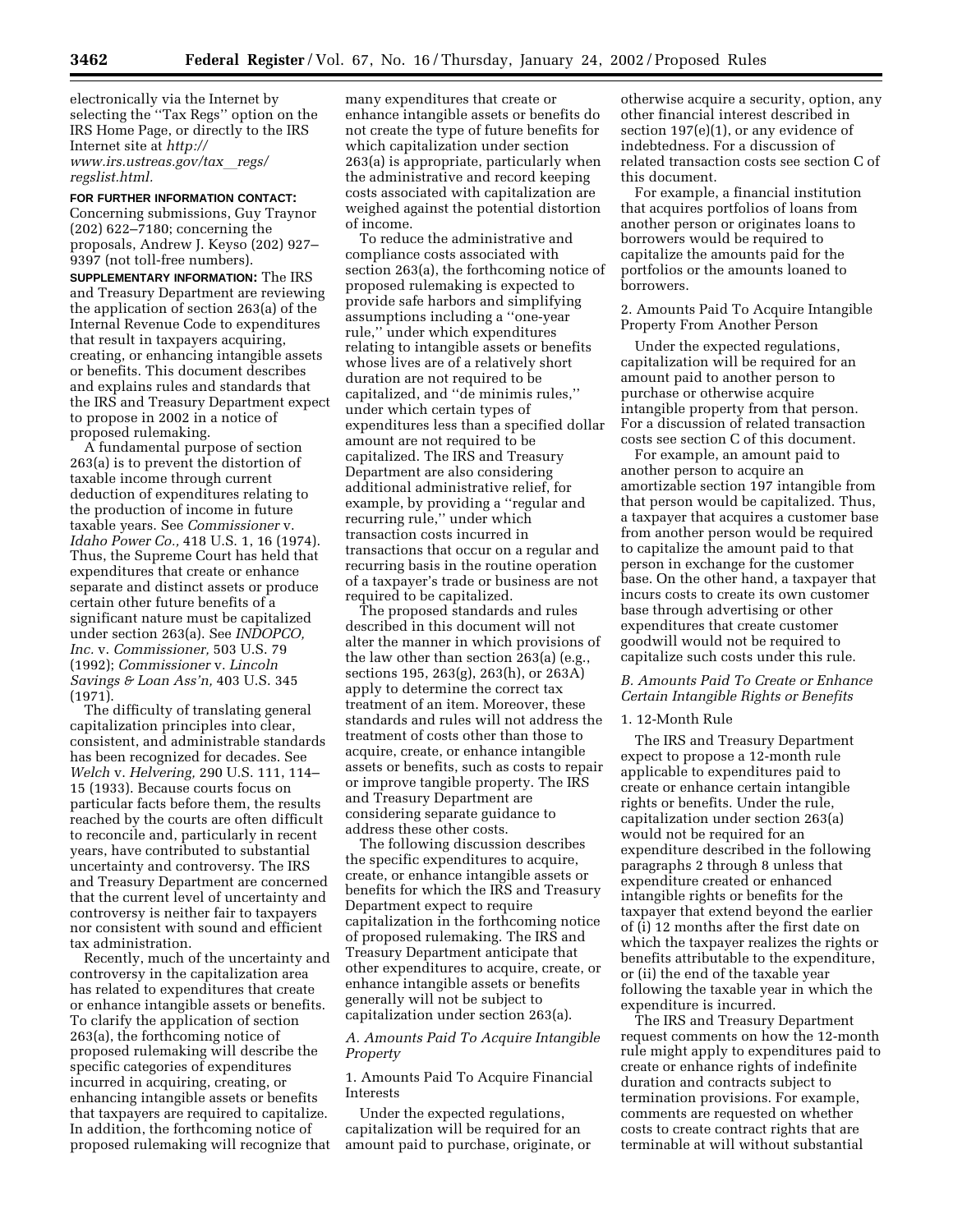penalties would not be subject to capitalization as a result of the 12 month rule.

# 2. Prepaid Items

Subject to the 12-month rule, the IRS and Treasury Department expect to propose a rule that requires capitalization of an amount prepaid for goods, services, or other benefits (such as insurance) to be received in the future.

For example, a taxpayer that prepays the premium for a 3-year insurance policy would be required to capitalize such amount under the rule.

Similarly, a calendar year taxpayer that pays its insurance premium on December 1, 2002, for a 12-month policy beginning the following February would be required to capitalize the amount of the expenditure. The 12-month rule would not apply because the benefit attributable to the expenditure would extend beyond the end of the taxable year following the taxable year in which the expenditure was incurred. On the other hand, if the insurance contract had a term beginning on December 15, 2002, the taxpayer could deduct the premium expenditure under the 12 month rule because the benefit neither extends more than 12 months beyond December 15, 2002 (the first date the benefit is realized by the taxpayer) nor beyond the taxable year following the year the expenditure was incurred.

# 3. Certain Market Entry Payments

Subject to the 12-month rule, the IRS and Treasury Department expect to propose a rule that requires capitalization of an amount paid to an organization to obtain or renew a membership or privilege from that organization.

For example, subject to the 12-month rule, the rule would require capitalization of costs to obtain a stock trading privilege, admission to practice medicine at a hospital, and access to the multiple listing service. The rule does not contemplate requiring capitalization for costs to obtain ISO 9000 certification or similar costs.

4. Amounts Paid To Obtain Certain Rights From a Governmental Agency

Subject to the 12-month rule, the IRS and Treasury Department expect to propose a rule that requires capitalization of an amount paid to a governmental agency for a trade name, trademark, copyright, license, permit, or other right granted by that governmental agency.

For example, under the rule, a restaurant would be required to capitalize the amount paid to a state to obtain a license to serve alcoholic beverages that is valid indefinitely.

5. Amounts Paid To Obtain or Modify Contract Rights

Subject to the 12-month rule, the IRS and Treasury Department expect to propose a rule that requires capitalization of amounts in excess of a specified dollar amount (e.g., \$5,000) paid to another person to induce that person to enter into, renew, or renegotiate an agreement that produces contract rights enforceable by the taxpayer, including payments for leases, covenants not to compete, licenses to use intangible property, customer contracts and supplier contracts. The IRS and Treasury Department request comments on whether there are standards other than the standard described above that would be more appropriate for determining whether expenditures related to the creation or enhancement of contractual rights should be capitalized.

Subject to the 12-month rule, this rule would require a lessee to capitalize an amount paid to a lessor in exchange for the lessor's agreement to enter into a lease. This rule also would require a lessee to capitalize an amount paid to a lessor in exchange for the lessor's agreement to terminate a lease and enter into a new lease. See, e.g., *U.S. Bancorp* v. *Commissioner,* 111 T.C. 231 (1998). However, this rule would not require a lessee to capitalize an amount paid to a lessor to terminate a lease where the parties do not enter into a new or renegotiated agreement. This rule also would not require a taxpayer to capitalize a payment that does not create enforceable contract rights but, for example, merely creates an expectation that a customer or supplier will maintain its business relationship with the taxpayer. See, e.g., *Van Iderstine Co.* v. *Commissioner,* 261 F.2d 211 (2nd Cir. 1958).

6. Amounts Paid To Terminate Certain **Contracts** 

Subject to the 12-month rule, the IRS and Treasury Department expect to propose a rule that requires capitalization of an amount paid by a lessor to a lessee to induce the lessee to terminate a lease of real or tangible personal property or by a taxpayer to terminate a contract that grants another person the exclusive right to conduct business in a defined geographic area.

For example, under the rule, a lessor that pays a lessee to terminate a lease of real property with a remaining term of 24 months would be required to capitalize such payment. See, e.g., *Peerless Weighing and Vending*

*Machine Corp.* v. *Commissioner,* 52 T.C. 850 (1969). On the other hand, if the lease had a remaining term of 6 months, the 12-month rule would apply, and the taxpayer would not be required to capitalize the termination payment under the rule.

As a further example, where a taxpayer grants another person the exclusive right to develop the taxpayer's motel chain in four states, and the taxpayer later pays that other person to terminate such right at a time when the remaining useful life of the right is 5 years, the taxpayer would be required to capitalize the termination payment under the rule. *See Rodeway Inns of America* v. *Commissioner,* 63 T.C. 414 (1974).

7. Amounts Paid in Connection With Tangible Property Owned by Another

Subject to the 12-month rule, the IRS and Treasury Department expect to propose a rule that requires capitalization of amounts in excess of a specified dollar amount paid to facilitate the acquisition, production, or installation of tangible property that is owned by a person other than the taxpayer where the acquisition, production, or installation of the tangible property results in the type of intangible future benefit to the taxpayer for which capitalization is appropriate. This rule would apply even though there is no contractual relationship between the taxpayer and the other person. This rule is intended to require capitalization of expenditures that produce intangible future benefits similar to those that were in issue in *Kauai Terminal Ltd.* v. *Commissioner,* 36 B.T.A. 893 (1937) (expenditure incurred to construct a publicly owned breakwater for the purpose of increasing taxpayer's freight lighterage operation). The IRS and Treasury Department request comments on standards that can be established to ensure that the expenditures described in this rule result in the type of future benefits that are similar to those in *Kauai Terminal* and therefore should be capitalized. The IRS and Treasury Department also request comments on whether safe harbors or dollar thresholds should be used to determine whether capitalization of such expenditures is appropriate under section 263(a).

# 8. Defense or Perfection of Title to Intangible Property

Subject to the 12-month rule, the IRS and Treasury Department expect to propose a rule that requires capitalization of amounts paid to defend or perfect title to intangible property.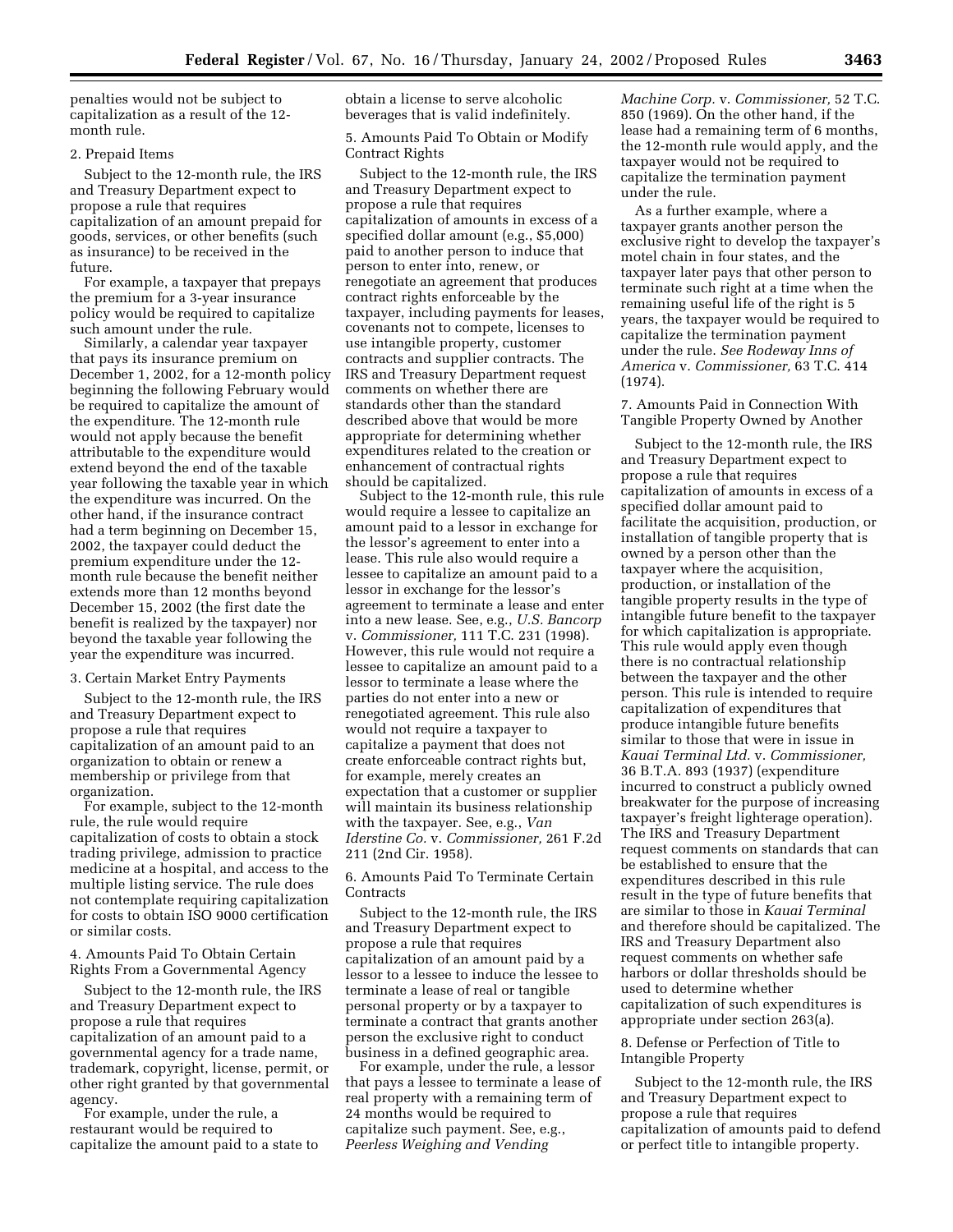For example, under the rule, if a taxpayer and another person both claim title to a particular trademark, the taxpayer must capitalize any amount paid to the other person for relinquishment of such claim. See, e.g., *J.J. Case Company* v. *United States,* 32 F.Supp. 754 (Ct. Cl. 1940).

# *C. Transaction Costs*

The IRS and Treasury Department expect to propose a rule that requires a taxpayer to capitalize certain transaction costs that facilitate the taxpayer's acquisition, creation, or enhancement of intangible assets or benefits described above (regardless of whether a payment described in sections A or B of this document is made). In addition, this rule would require a taxpayer to capitalize transaction costs that facilitate the taxpayer's acquisition, creation, restructuring, or reorganization of a business entity, an applicable asset acquisition within the meaning of section 1060(c), or a transaction involving the acquisition of capital, including a stock issuance, borrowing, or recapitalization. However, this rule would not require capitalization of employee compensation (except for bonuses and commissions that are paid with respect to the transaction), fixed overhead (e.g., rent, utilities and depreciation), or costs that do not exceed a specified dollar amount, such as \$5,000. The IRS and Treasury Department request comments on how expenditures should be aggregated for purposes of applying the de minimis exception, whether the de minimis exception should allow a deduction for the threshold amount where the aggregate transaction costs exceed the threshold amount, and whether there are certain expenditures for which the de minimis exception should not apply (e.g., commissions).

The IRS and Treasury Department are considering alternative approaches to minimize uncertainty and to ease the administrative burden of accounting for transaction costs. For example, the rules could allow a deduction for all employee compensation (including bonuses and commissions that are paid with respect to the transaction), be based on whether the transaction is regular or recurring, or follow the financial or regulatory accounting treatment of the transaction. The IRS and Treasury Department request comments on whether the recurring or nonrecurring nature of a transaction is an appropriate consideration in determining whether an expenditure to facilitate the transaction must be capitalized under section 263(a) and, if so, what criteria should be applied in

distinguishing between recurring and nonrecurring transactions. In addition, the IRS and Treasury Department request comments on whether a taxpayer's treatment of transaction costs for financial or regulatory accounting purposes should be taken into account when developing simplifying assumptions.

For example, under the rule described above, a taxpayer would be required to capitalize legal fees in excess of the threshold dollar amount paid to its outside attorneys for services rendered in drafting a 3-year covenant not to compete because such costs facilitated the creation of the covenant not to compete. Similarly, the rule would require a taxpayer to capitalize legal fees in excess of the threshold dollar amount paid to its outside attorneys for services rendered in defending a trademark owned by the taxpayer.

Conversely, a taxpayer that originates a loan to a borrower in the course of its lending business would not be required to capitalize amounts paid to secure a credit history and property appraisal to facilitate the loan where the total amount paid with respect to that loan does not exceed the threshold dollar amount. The taxpayer also would not be required to capitalize the amount of salaries paid to employees or overhead costs of the taxpayer's loan origination department.

In addition, the rule would require a corporate taxpayer to capitalize legal fees in excess of the threshold dollar amount paid to its outside counsel to facilitate an acquisition of all of the taxpayer's outstanding stock by an acquirer. See, e.g., *INDOPCO, Inc.* v. *Commissioner,* 503 U.S. 79 (1992). However, the rule would not require capitalization of the portion of officers' salaries that is allocable to time spent by the officers negotiating the acquisition. Cf. *Wells Fargo & Co.* v. *Commissioner,* 224 F.3d 874 (8th Cir. 2000).

The rule also would not require capitalization of post-acquisition integration costs or severance payments made to employees as a result of an acquisition transaction because such costs do not facilitate the acquisition.

### *D. Other Items on Which Public Comment is Requested*

1. Other Costs of Creating, Acquiring or Enhancing Intangible Assets or Benefits That Require Capitalization

The IRS and Treasury Department are considering what general principles of capitalization should be used to identify the costs of acquiring, creating, or enhancing intangible assets or benefits that should be capitalized under section

263(a) but are not described above. The IRS and Treasury Department anticipate that these general principles will apply in rare and unusual circumstances to require capitalization of costs that are similar to those described above. Comments are requested on capitalization principles (for example, a separate and distinct asset test or a significant future benefit test) that can be used to identify other costs that should be capitalized under section 263(a) and the administrability of such principles. The IRS and Treasury Department also request comments on other categories of costs associated with intangible assets or benefits that should be capitalized under section 263(a), but are not described above.

### 2. Book-Tax Conformity

The IRS and Treasury Department request comments on whether there are types of expenditures other than those discussed above for which the taxpayer's treatment for financial or regulatory accounting purposes should be taken into account in determining the treatment for federal income tax purposes or to simplify tax reporting.

# 3. Amortization Periods

Certain intangibles have readily ascertainable useful lives that can be determined with reasonable accuracy, while others do not. The IRS and Treasury Department expect to provide safe harbor recovery periods and methods for certain capitalized expenditures that do not have readily ascertainable useful lives. Comments are requested regarding whether guidance should provide one uniform period or multiple recovery periods and what the recovery periods and methods should be.

### 4. *De Minimis* Rules

The IRS and Treasury Department request comments on whether there are types of expenditures other than those discussed above for which it would be appropriate to prescribe de minimis rules that would not require capitalization under section 263(a). If there are such categories or thresholds, comments are requested on how expenditures would be aggregated in applying these de minimis rules.

#### 5. Costs of Software

The IRS and Treasury Department request comments on what rules and principles should be used to distinguish acquired software from developed software and the administrability of